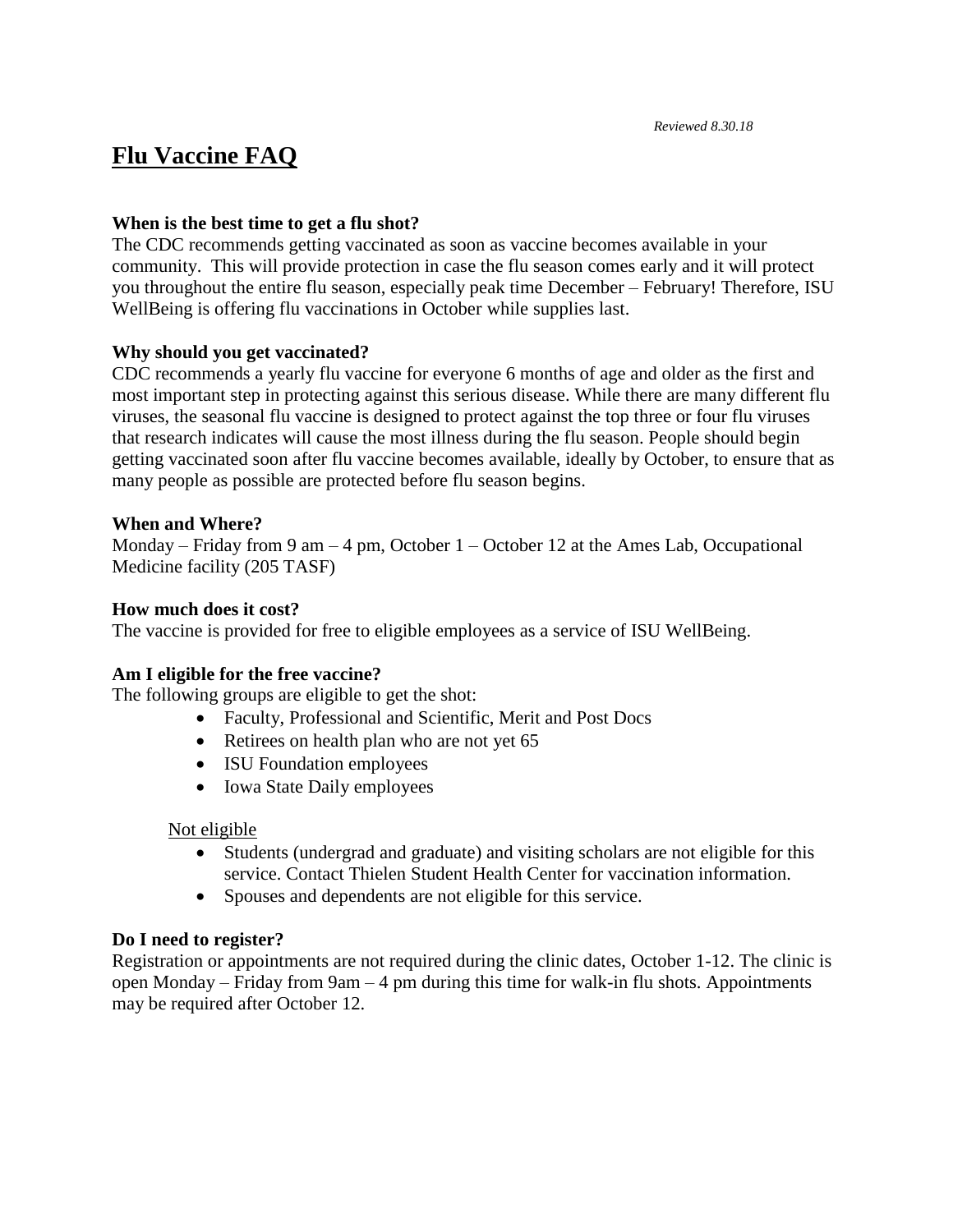## **Should I just get my flu shot at my physician's office?**

Flu immunizations are covered on the ISU health plan so you can get the vaccine at your physician's office. However, we would encourage you to use the worksite option when at all possible; not only is it convenient, but it is more cost effective on your medical plan.

## **What about my spouse and dependents? Can they get the flu vaccine?**

This service is not available at Occupational Medicine for spouses and dependents. However, the flu shot is recommended for anyone 6 years of age and older. Spouse and dependents are encouraged to get their vaccine through their physician's office. *Please note: Extent of insurance coverage for these flu immunizations may vary. You are encouraged to contact customer service (number on the back of the ID card) ahead of time, for your specific coverage.*

## **What about flu mist this year?**

For the 2018-2019 season, the nasal spray flu vaccine (live attenuated influenza vaccine or "LAIV") is again a recommended option for influenza vaccination of persons for whom it is otherwise appropriate. The nasal spray is approved for use in non-pregnant individuals, 2 years through 49 years of age. There is a precaution against the use of LAIV for people with certain underlying medical conditions. All LAIV will be quadrivalent (four-component). While the flu mist is available this year, it is **not available through the flu vaccination clinic at ISU.** 

## **What if I am pregnant?**

The flu shot is also recommended anytime during a pregnancy. Check with your physician prior to the vaccination if you have questions.

## **What viruses does the 2018 flu vaccine cover?**

Flu vaccines are designed to protect against the main flu viruses that research suggests will be the most common during the upcoming season. Three kinds of flu viruses commonly circulate among people today: influenza A (H1N1) viruses, influenza A (H3N2) viruses, and influenza B viruses.

All of the 2018-2019 influenza vaccine is made to protect against the following three viruses:

- A/Michigan/45/2015 (H1N1)pdm09-like virus
- A/Singapore/INFIMH-16-0019/2016 A(H3N2)-like virus
- B/Colorado/06/2017-like (B/Victoria/2/87 lineage) virus

It was recommended that quadrivalent vaccines contain the above three viruses and a B vaccine virus, a B/Phuket/3073/2013–like (B/Yamagata/16/88 lineage) virus.

Vaccines that give protection against four viruses are called quadrivalent vaccines. **ISU will only be providing the quadrivalent vaccine.** More information about influenza vaccines is available at<https://www.cdc.gov/flu/about/season/flu-season-2018-2019.htm>

## **Is the higher dose vaccine offered?**

No, the higher dose vaccine is not available through the Flu Shot Clinic at ISU. For more information on higher dose vaccines, visit the Centers for Disease Control website at [https://www.cdc.gov/flu/protect/vaccine/qa\\_fluzone.htm](https://www.cdc.gov/flu/protect/vaccine/qa_fluzone.htm) If you are 65 years or older and want to receive the high dose vaccine, please contact your primary care physician.